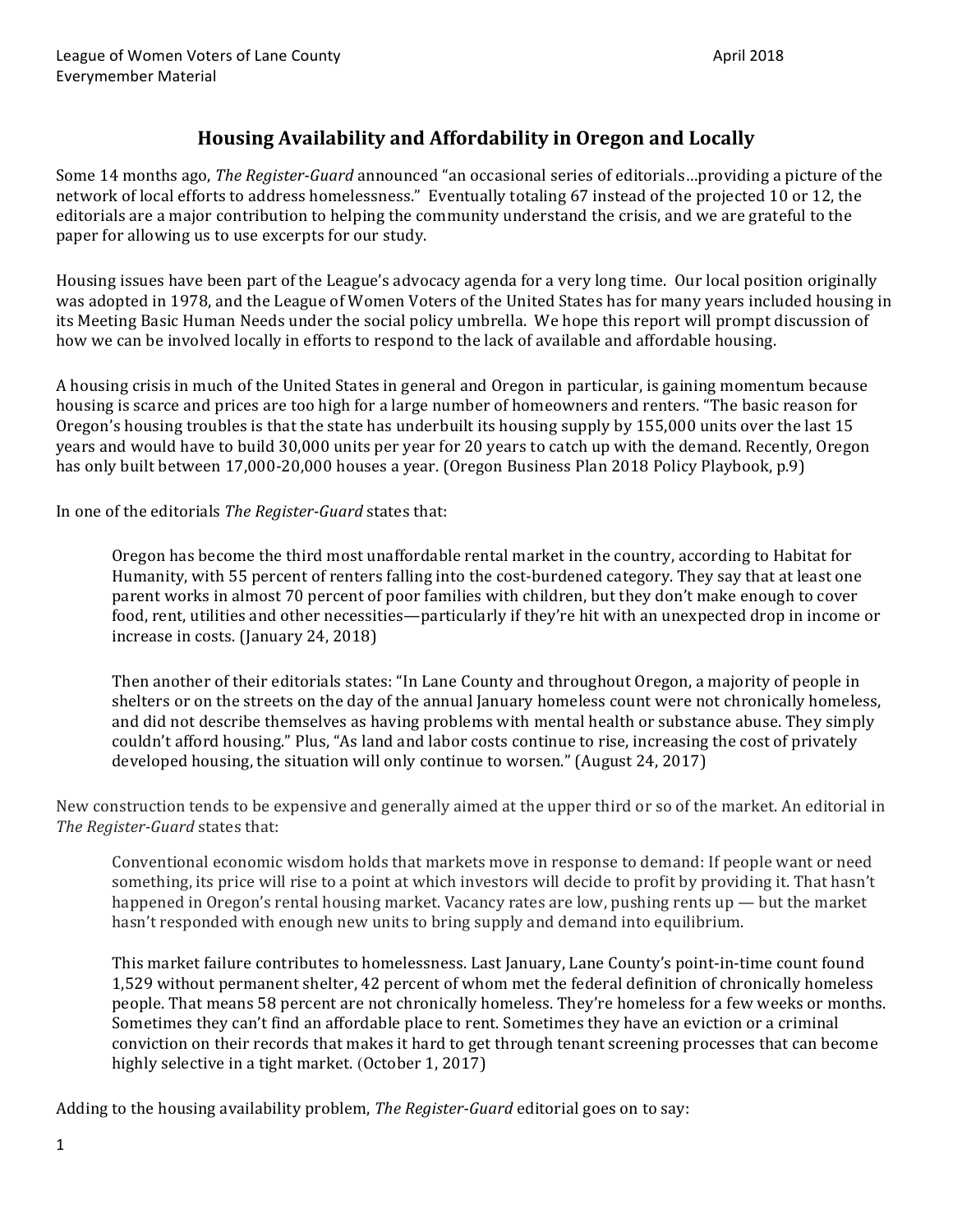Oregon was the nation's sixth-fastest growing state in 2016, with more than three-quarters of the growth coming from people moving from elsewhere, according to the Oregon Housing and Community Services Department. As a result, Oregon has among the nation's lowest rental housing vacancy rates, triggering a 9.8 percent average increase in inflation-adjusted rents between 2008 and 2015. Inflation-adjusted median family incomes declined by 1.8 percent during the same period. (October 1, 2017)

According to a HUD guideline, the cost of housing should consume no more than 30 percent of household income, leaving the rest for other expenses. Applying that guideline, the National Low Income Housing Coalition calculates that a household income of \$17.10 an hour would be needed to afford the average \$889-a-month two-bedroom apartment in Lane County. In Multnomah County, where the same apartment costs \$1,242 a month, an income of \$23.88 per hour would be required. The mismatch between rents and incomes leaves many people and families on the edge of an economic precipice, unable to build even a small pool of savings for an emergency such as a layoff or an illness. (August 24, 2017)

The federal government requires communities to prepare consolidated plans every five years followed by annual action plans in order to receive federal Community Development Block Grants, HOME Investment Partnership Program and other HUD grants. In the development of the plan, the following local agencies were consulted:

| Cornerstone Community Housing                | Poverty and Homelessness Board                   |
|----------------------------------------------|--------------------------------------------------|
| <b>Eugene Planning Commission</b>            | <b>Public Safety Coordinating Committee</b>      |
| <b>Eugene Sustainability Commission</b>      | St. Vincent de Paul Society of Lane County, Inc. |
| <b>Housing and Community Services Agency</b> | <b>ShelterCare</b>                               |
| (HACSA, now known at Homes for Good)         | Sponsors, Inc.                                   |
| Human Services Forum                         | United Way Financial Stability Partnership       |
| Oregon Housing and Community Services        | University of Oregon Agency Survey               |
|                                              |                                                  |

The Eugene-Springfield 2015 Consolidated Plan lists some of the poverty indicators in the area:

- The median family income for both Eugene (\$40,628) and Springfield (\$39,598) is lower than the US (\$52,176) and Lane County (\$41,936) poverty threshold incomes.
- 19% of Lane County residents receive food stamp benefits (SNAP).
- 50% of students from the three public school districts in Eugene and Springfield are eligible for free and reduced lunch.
- 40% of households in Lane County do not have sufficient liquid assets to subsist at the poverty level for three months, in the absence of income. (Eugene-Springfield Consolidated Plan 2015 April 6, 2015 P. 8)

The plan also describes the breakdown of housing types in 2015.

- There is a commensurate decrease in the percentage of no and one-bedroom units, from 38% of all rental units in 2000 to 28% in 2013, or a decrease of 1,800 units.
- About 51% of the housing units in the two cities are owner-occupied, with 49% renter-occupied. This reflects a slight reduction in the number of owner occupied units since 2000 of 52%. (Eugene-Springfield Consolidated Plan, p. 9)

Together, Eugene and Springfield contain more than 89,400 housing units, and over 40,000 are occupied by low-income people, as stated in the Plan:

- There are a total of 31,055 low-income renter households in Eugene, and 7,335 in Springfield.
- There are 6,830 low-income owner occupied households in Eugene, and 3,860 in Springfield.
- A significant majority of low-income owners experience a housing cost burden, overcrowding, and/or substandard housing conditions (Eugene –  $76\%$ , Springfield –  $57\%$ )
- A significant majority of low-income owners spend more than 30% of their income on housing costs (Eugene  $64\%$ , Springfield –  $56\%$ )
- A large percentage of low-income owners spend more than 50% of their income on housing costs (Eugene 40%, Springfield  $-31%$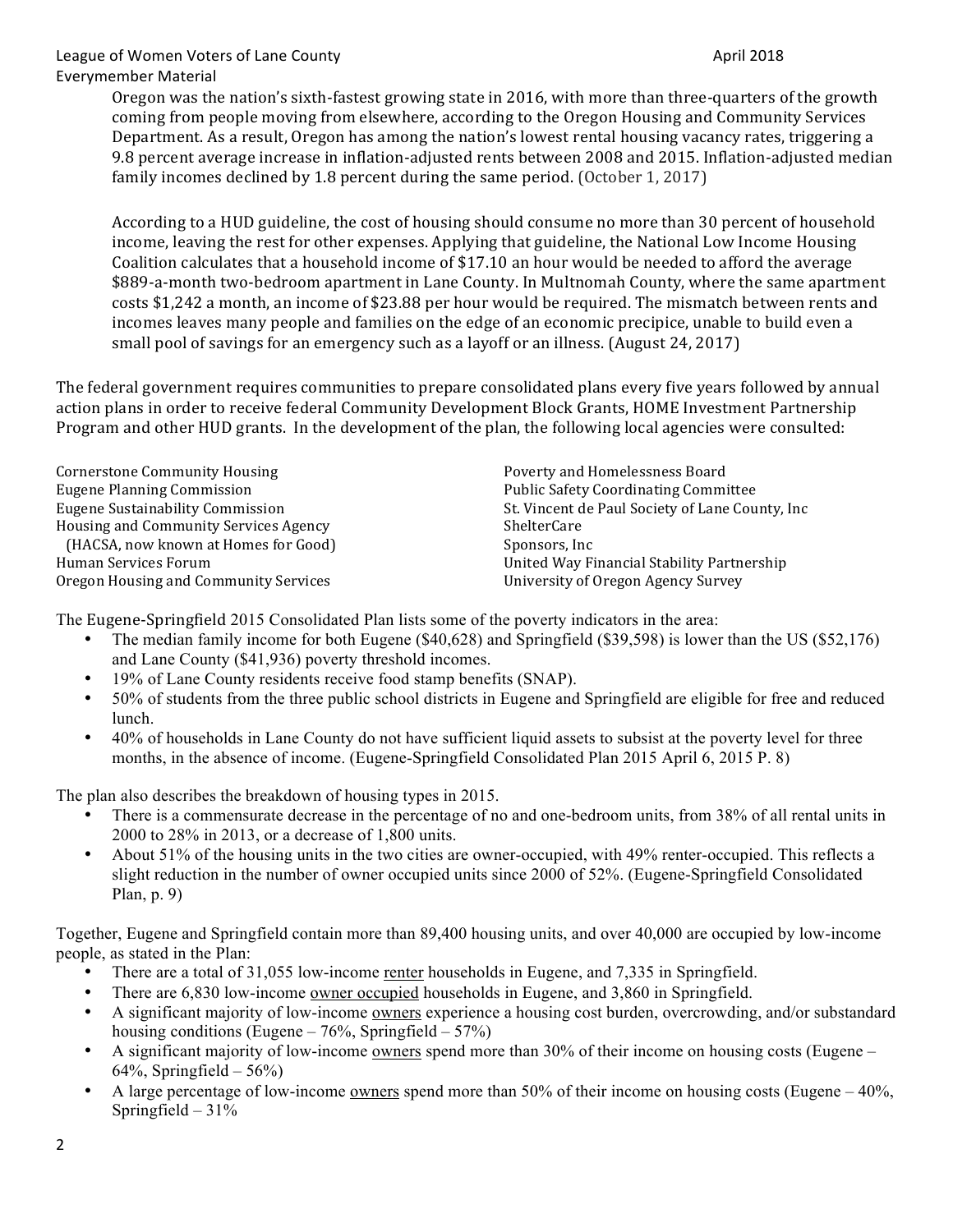### **Barriers to Fixing the Housing Shortage**

A huge concern among housing advocates is that the federal administration's proposed FY19 budget includes the elimination of Community Development Block Grants, Social Service Block Grants, Community Services Block Grants, the HOME Investment Partnerships Program, plus severe cuts in the widely used Section 8 voucher program, job-training programs, and grants that target homeless people with substance abuse or mental health issues. The CDBG and HOME funds are the principal source of funding locally for affordable housing for low income people. One of *The Register-Guard* editorials states that:

The federal government has played a large role in providing public, or affordable, housing since the Great Depression of the 1930s. It paid for virtually all affordable housing built in the United States in the last 30 years. Locally, about half of the Housing and Community Services Agency's 1,628 public housing units were developed with direct funding from the U.S. Department of Housing and Urban Development. And the rest were built with the help of federal low-income housing tax credits, often in partnership with other local agencies. But this funding source has been eroding of late, accelerating a trend that began in the 1980s under President Ronald Reagan. So far, there is nothing to replace it. (July 30, 2017)

Furthermore, *The Register-Guard* notes in another editorial that certain constraints must be overcome for the sake of solving the housing crisis:

Dan Hill is co-founder of Arbor South Architecture, the lead architect on the Emerald Village tiny house project. Hill says the private sector should be able to meet the need for affordable housing, instead of relying on government-subsidized projects. But he sees things moving in a different direction as developers juggle an acute, and growing, shortage of affordable developable land; rising construction costs, including labor; and a host of steadily increasing government and utility fees and charges.

One builder cites an example: Twenty-three years ago, 53 acres on River Road sold for \$12,500 an acre. Two years ago, a somewhat smaller parcel sold for close to  $$100,000$  an acre — an increase so far surpassing the rate of inflation that it pushes housing developments out of the realm of affordability.

State law requires that cities show they have a 20-year supply of land for housing within their urban growth boundaries. The HBA (Home Builders Association of Lane County) claims that some of the land in Eugene's inventory can't be built upon  $-$  it's too steep, for example, or city rules impose development restrictions. A shortage of land means that prices go up, pushing housing costs even further out of reach for many people.

#### In the same editorial, *The Register-Guard* notes that:

HACSA officials agree with private developers that land supply and rising costs, including government fees and charges, make it more difficult to meet low-income families' needs. They join developers in applauding Springfield's recent move to eliminate systems development charges for construction of accessory dwelling units on lots already occupied by a home, since the infrastructure the fees pay for is already in place. And they would like to see governments take a hard look at other fees and charges. (October 22, 2017)

#### **Finding Other Funding Solutions** (Bolding added for emphasis below.)

Furthermore, the editorial states that HACSA officials...

- are eying tracts of **unused or underutilized government-owned land** as a potential land bank for future development of affordable housing.
- are intrigued with new ideas, such as a partnership in Portland between agencies serving homeless people and health care providers such as hospitals. The partners supply housing to homeless people with mental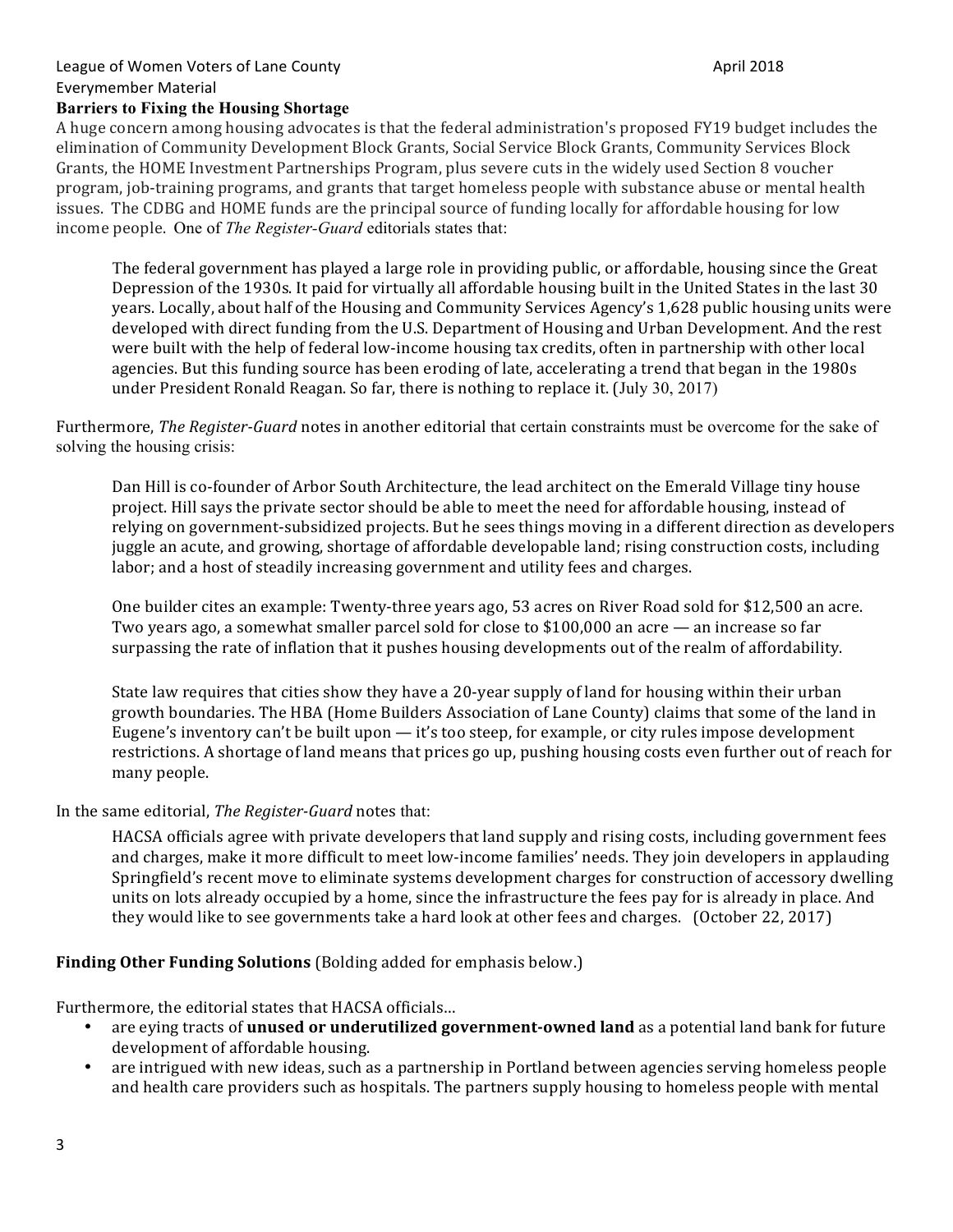illnesses or addictions on **land owned by hospitals or other providers**. Getting people off the streets and giving them health care relieves costly pressure on hospital emergency rooms and offers a path to wellness.

note that voters in Vancouver, Wash approved a **property tax levy** last year to support an affordable housing-homelessness prevention fund that provides \$6 million a year in housing assistance for very low income families. (October 22, 2017)

*The Register-Guard* editorial excerpts below explain how organizations are responding to lessening resources:

Now, businesses that are expecting large tax breaks under the Trump administration are uninterested in the tax credits. As a result, for the first time in 30 years, there is no allocation this year for tax credits for affordable housing in Oregon, according to St. Vincent de Paul's executive director, Terry McDonald. This, combined with rising land and construction costs, propelled the nonprofit organization into focusing on what it sees as the largest potential source of affordable housing in Oregon: mobile home parks. There, it can get the most bang for its limited bucks. St. Vincent de Paul has **cobbled together funding** from a variety of sources to swoop in and buy these parks, upgrading and doing repairs as needed.

In the short-to-medium term, this kind of out-of-the box thinking is what's going to be needed to add to the inadequate supply of affordable housing in Oregon. This includes looking for new funding sources  $\overline{\phantom{a}}$ Portland, for example, passed a \$700 million **bond issue** last year to raise money for affordable housing. This would be difficult for rural communities and small towns that are facing critical shortages of affordable housing, but it's worth looking at options such as a **statewide bond measure** similar to Portland's.

Providers of affordable housing also should look to new sources of local and regional information and resources as they struggle to meet housing needs. This could include **partnering with businesses, nonprofit groups and government agencies** whose interests align with the housing providers. McDonald noted, for example, that a number of derelict mobile home parks are environmental disasters, leaking sewage into waterways, and massive energy hogs. Environmental groups and utilities could become partners with entities such as St. Vincent de Paul as they acquire and clean up these parks.

It would be worthwhile also to **contact other communities and states** with acute shortages of affordable housing to see what funding mechanisms they have found or developed. (July 30, 2017)

Another funding source would be a **Construction Excise Tax** (aka **CET**), something the Eugene City Council is currently studying. *The Register Guard* editorial comments in these excerpts that:

The Legislature banned ... (them) in 2007. The city of Bend had adopted the state's first CET the year before, so it was grandfathered in. Lynne McConnell, Bend's affordable housing coordinator, says the CET has played a role in financing every affordable housing project built in the city since then--770 units. "It's been a really phenomenal tool for our city and our region," McConnell says. Bend levies a 0.33 percent CET, generating \$7 million in revenue since 2007. The city uses the money to help finance all types of affordable housing--Habitat for Humanity projects, veterans' housing, land trusts, apartment complexes. The money is eventually repaid, allowing it to be reinvested in new projects, resulting in a total loan volume of \$14 million. That amount has been leveraged to obtain \$77.6 million in state and federal affordable housing development funds, and \$28.4 million in private investments.

Since the state pre-emption on CETs was lifted (in 2016), five Oregon cities have joined Bend in picking up this tool. Portland, which has a severe shortage of affordable housing, is one of them. Others include Hood River and Cannon Beach--cities where housing is increasingly priced out of reach for many of the workers on whom their economies depend. Eugene is one of seven other cities, ranging from Salem to Sisters, where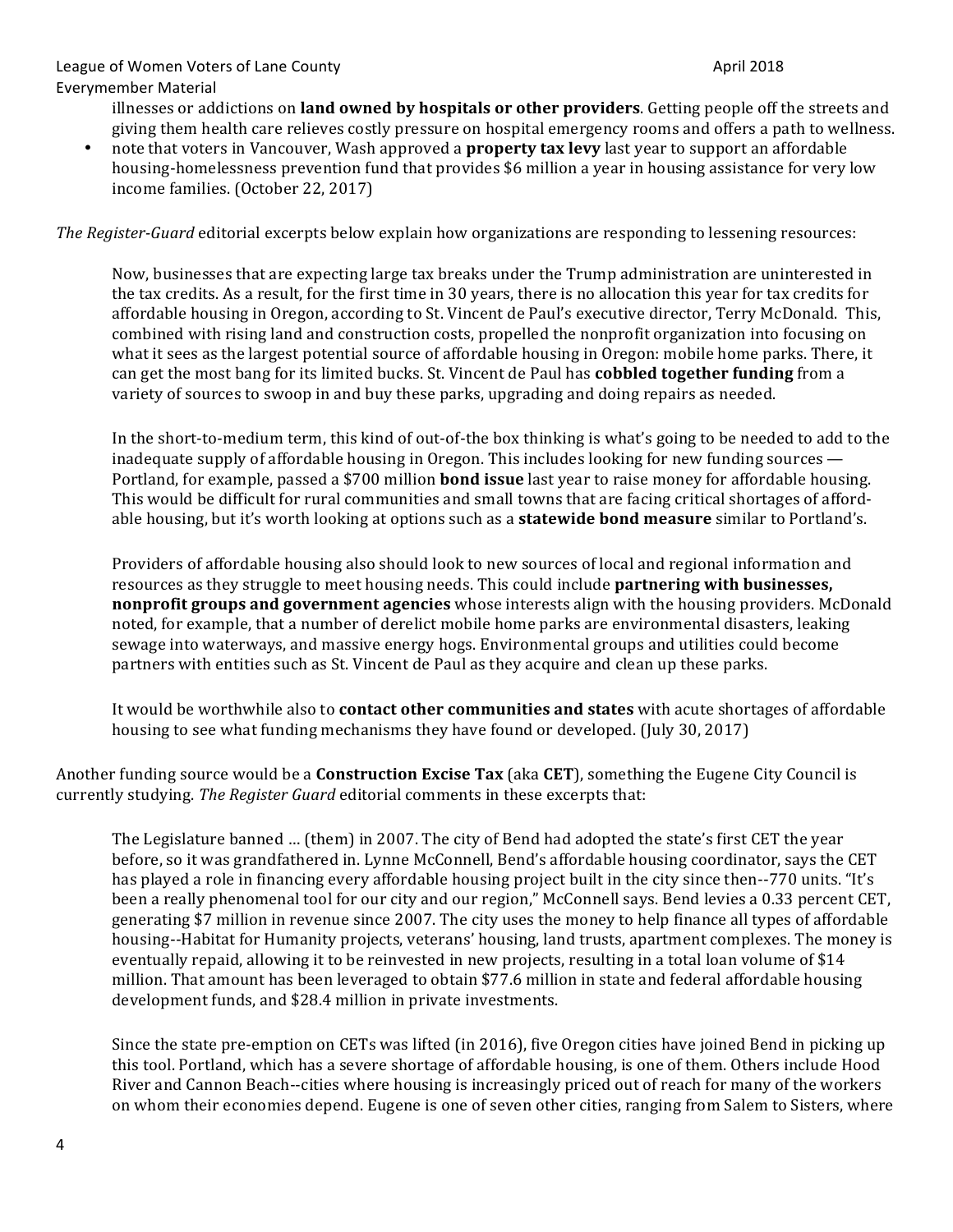a CET is being considered. Eugene's CET proposal comes from the intergovernmental Housing Policy Board. The board recommends a 1 percent CET that would apply to the value of both residential and commercial construction. That's the same rate as in other cities that have approved CETs in the wake of the 2016 legislation--except for Corvallis, which levies a 1.5 percent CET on commercial construction.

A 1 percent CET in Eugene would raise an estimated \$3 million a year during periods when construction activity is strong, as is currently the case. If Bend's experience is a reliable guide, that amount could be expected to leverage 7.5 times that much in public and private investment, or about \$25 million a year.

It's risky to extrapolate from Bend's figures. Federal support for affordable housing development is declining. The tax plan that is expected to emerge from Congress this month is likely to steeply reduce the value of the affordable housing tax credits on which most projects have relied. At the same time, Eugene has a set of highly experienced and creative low-income housing developers in non-profit organizations and local government agencies who can be expected to find ways to continue their work no matter what happens at the federal level.

Any additional financing would be useful — affordable housing projects are usually financed with money from a variety of sources, and there's almost always a scramble to fill a gap. A Eugene CET could serve that purpose. It would also be a uniquely flexible source of funds, free of the restrictions and limitations that can drive up the per-unit cost of federally financed low-income housing projects.

A CET will be opposed in some quarters of the construction and real estate industries — it would add to the cost of new housing in a market where prices are already high. The tax applies only to the value of construction, not land, so the effect on the total cost of real estate would be less than 1 percent. About twothirds of the tax would be collected from commercial construction projects. McConnell says that Bend kept opposition to its CET at a minimum by involving representatives of the construction and real estate communities in crafting the tax and giving them seats on the city's Affordable Housing Advisory Committee, which decides how the revenues will be invested. Eugene would be well-advised to do what it can to bring potential opponents on board--some of whom will see that Bend is experiencing the state's biggest building boom despite the tax, and that many builders have benefitted from the \$120 million in construction activity the CET has generated.

Even with a CET, Eugene would have a serious lack of affordable housing  $-$  but it would be less serious than it otherwise would be, and over time the city's inventory of affordable housing would grow. (December 10, 2017)

Finally, MUPTE (Multi-Unit Property Tax Exemption) is another tool for increasing the supply of affordable housing that has been employed by Eugene and is now being considered by Springfield. *The Register-Guard* editorial on the subject states that:

Eugene's MUPTE program has been controversial for, among other things, awarding major tax breaks to out-of-state developers who used them to build student apartments, prompting complaints that these tax breaks were giveaways that didn't address the critical shortage of affordable housing. The Eugene City Council suspended the MUPTE program in 2013 and reinstated it two years later with stricter rules, including a requirement that at least 30 percent of the units built using MUPTE have affordable rents, or alternatively, that the developer pay 10% of the waiver's value to a city affordable housing fund. Even with these fixes, resentment over previous MUPTE tax breaks has lingered....This doesn't mean that MUPTE can't be useful, if proper guidelines are in place to make sure the tax breaks are awarded only if they meet a clearly defined housing need.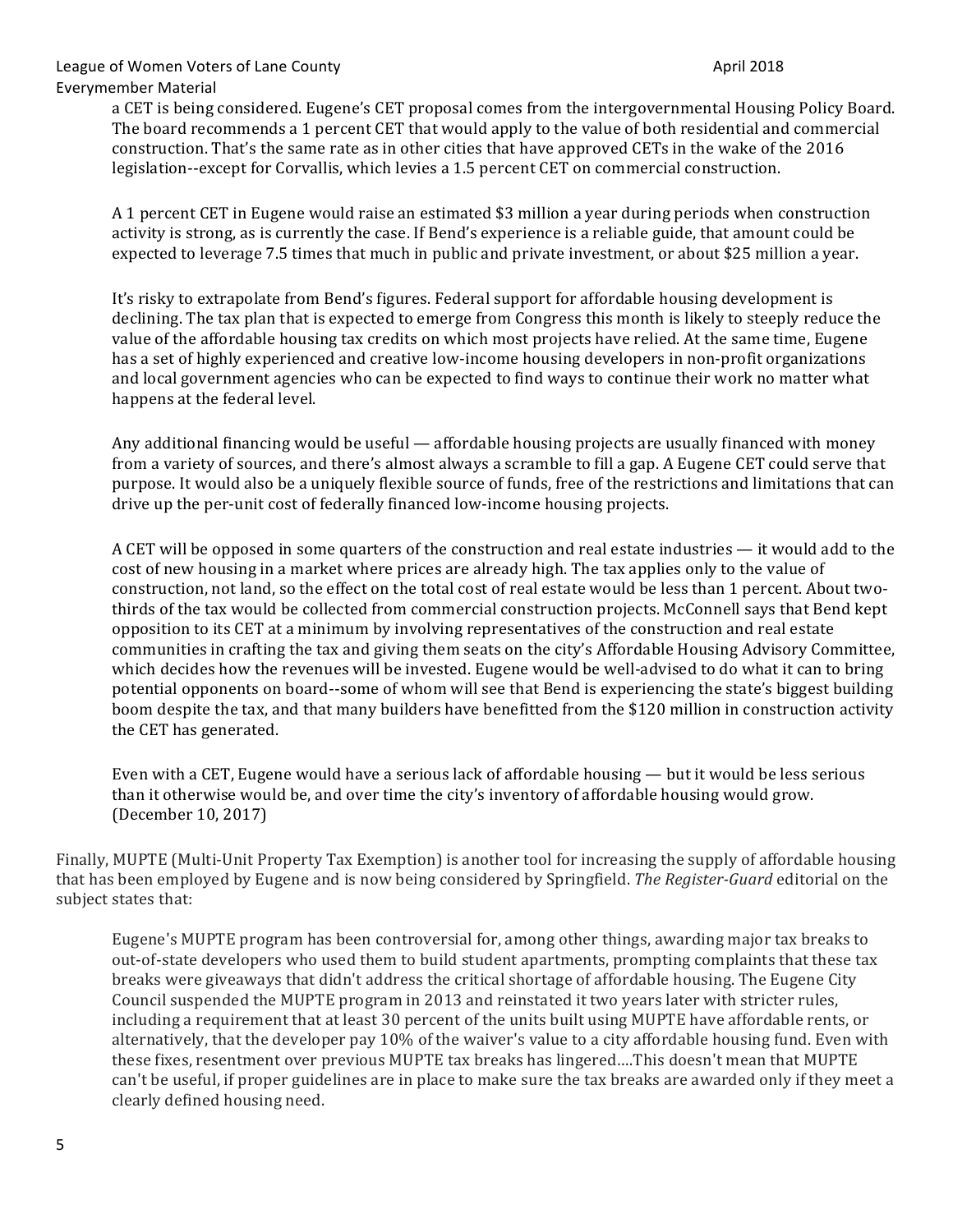Springfield, which has seen just one new market-rate apartment complex built in the past decade, certainly has a need. The council seems to be off to a good start in meeting this need by making sure that any tax breaks would be clearly defined and would benefit the city and residents in desperate need of housing... Springfield councilors reviewed neighborhoods where developers potentially could qualify for up to a decade of waivers on the taxable value of a new building. (Dec 10, 2017)

The areas under consideration are along Main Street between 32nd and 67th streets, Marcola Meadows, the Mohawk Boulevard and Centennial Boulevard areas, and north of Highway 126 between Pioneer Parkway and 19th Street. These areas meet some key requirements for affordable housing, including zoning that allows multi-family construction and proximity to public transportation... In Springfield, city officials previously have said that the vacancy rate for this type of housing is near zero. (February 15, 2018)

Information on the City of Springfield's website reports that the city adopted a temporary waiver from some system development charges (SDCs) for newly permitted accessory dwelling units (ADUs). The waiver from transportation, storm water, and local wastewater SDCs is effective from July 1, 2017 to June 30, 2019 and is expected to reduce the cost of construction by \$5,000 to \$6,000 per unit. The City has also been considering development code amendments to make it easier to build ADUs with final Council adoption scheduled for March 5, 2018. (http://www.springfieldor.gov/dpw/Accessory Dwelling), [Downloaded February 14, 2018)

In late February 2018 the Eugene Council held a work session on housing affordability and missing middle housing that covered several current city initiatives that could have an impact on the situation, including consideration of the construction excise tax (CET), planning projects for urban reserves, growth monitoring, the River Road-Santa Clara Neighborhood Plan and identifying regulatory barriers to the development of affordable housing. (Feb 26, 2018 Work Session Agenda, Item C).

## **Two of Many Housing Success Projects: Excerpted from** *The Register-Guard* **Editorials**

## **Cornerstone Community Housing**

Twenty-five years ago, 60 townhouse-style apartments, called Woodleaf Village, were built by Metropolitan Affordable Housing Corp in the South Hills of Eugene. Neighbors' fears of increased crime, lower property values and worsening traffic have not been realized. The corporation changed its name to Cornerstone Community Housing three years ago. According to *The Register-Guard*:

Over the years, Cornerstone has planned and built nine other complexes and now has a total of 483 units that provide affordable housing for 1,126 people, more than a third of whom are children. The complexes range from the 102-unit West Town apartments next to the WOW Hall in downtown Eugene to the 14-unit Oak Leaf Village in the Santa Clara area.

Cornerstone's formula has remained consistent from the start: Build high-quality apartments, and follow through with programs that encourage a sense of community which in turn engenders neighborhood acceptance and provides a wealth of hidden resources for residents, such as cooperative day-care arrangements and an interest in ensuring that the properties are well cared-for.

Rent for a one-bedroom apartment in a Cornerstone complex averages \$457 a month. That means a tenant working full-time at Oregon's minimum wage of \$9.75 an hour will pay 22.5% of her income in rent, well below the 30% overburdened with housing costs threshold. Cornerstone finances its projects with capital from a patchwork of sources, usually including funds from the Oregon Housing and Community Services Department supplemented with money from donations, grants and other sources. Its five-year plan calls for construction of 122 units, 22 at Delta Court, plus 100 more, where again high-quality construction and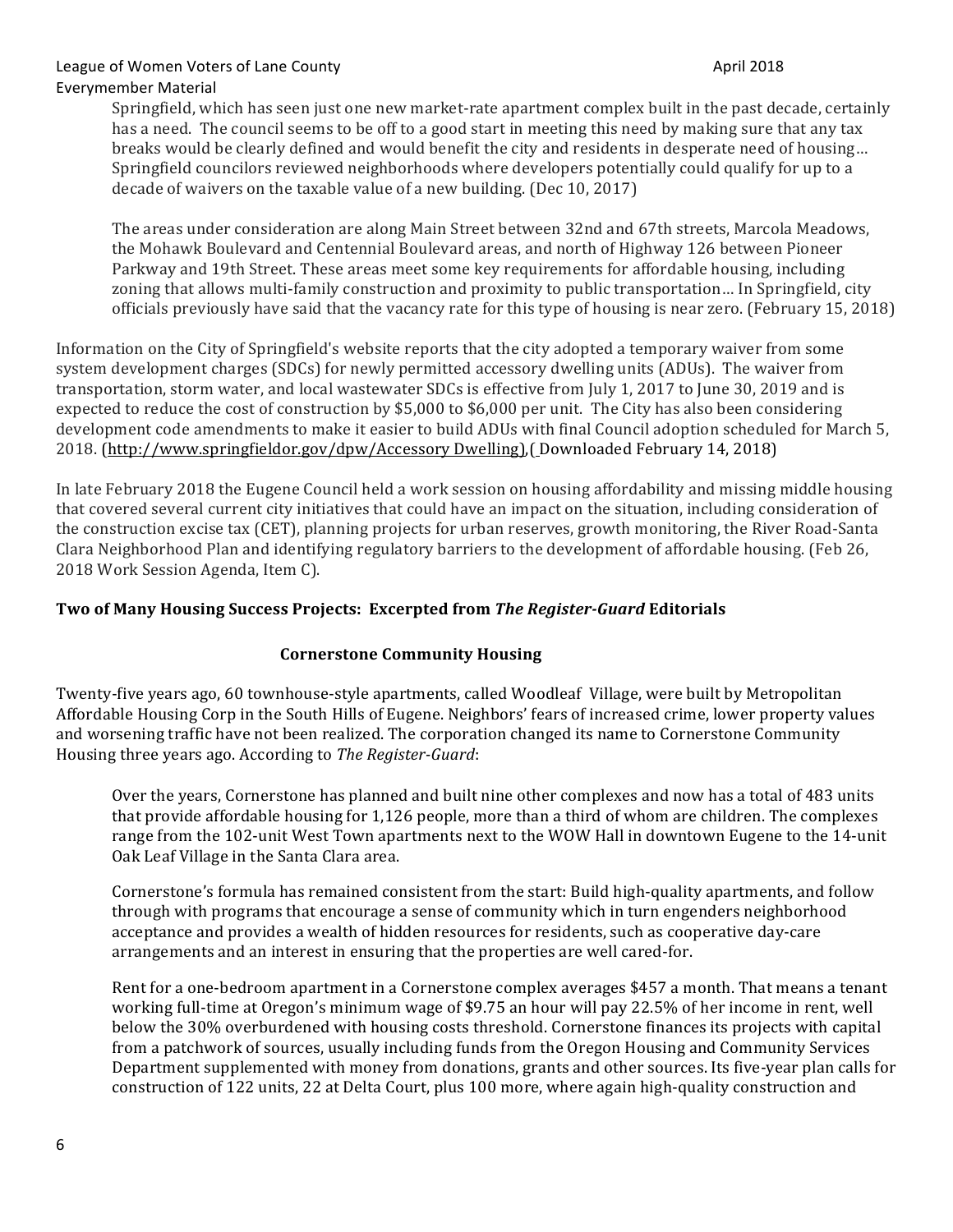strong support for residents will be top priorities. The addition of 122 affordable units will be welcome, but Lane County could use 10 times that many or more. (October 29, 2017)

#### **Emerald Village**

Emerald Village, a subdivision of 22 permanent tiny houses, is taking shape on a one-acre plot on Railroad Boulevard. According to *The Register-Guard*:

SquareOne Villages launched the project three years ago and also operates Opportunity Village. A six-figure donation put SquareOne over the top in its effort to raise \$300,000 for the purchase of the raw land.

Fourteen local architects were recruited to meet the challenge to design a house that can be built with \$15,000 in materials and \$10,000 in labor, all donated. The houses are fully plumbed and wired, with kitchens and baths and range in size from 160 square feet to 288 feet.

Residents will pay \$250 to \$350 a month, including utilities. The village will be incorporated as a limited equity cooperative whose members will be responsible for upkeep of their houses and the common areas. Members will agree to contribute 10 hours a month of labor to the village, attend monthly meetings and abide by a set of rules prohibiting drugs, violence, excessive noise, and other anti-social behavior.

Included in the monthly payment will be a \$50 equity share that will build up in each member's account for 30 months. At the end of that period the \$50 will no longer be collected, and the accumulated \$1,500 will be refunded to members who move away.

Emerald Village is already being replicated. SquareOne Villages is building a 13-unit tiny house complex in Cottage Grove (in partnership with the Cottage Village Coalition). Similar projects could be developed in Eugene and elsewhere, perhaps at a lower cost per unit than Emerald Village as tiny-house designs and construction methods become standardized. (October 15, 2017)

## **Conclusion**

Much energy in our community is being directed to addressing the lack of available and affordable housing. The work of *Register*-Guard editorial writers Jackman Wilson and Ilene Aleshire brought attention to the issue and highlighted efforts to address the problem and showcase solutions that were within reach. We congratulate them for making this year"s *Editor and* Publisher's list of 10 Newspapers That Do it Right for the Focus on Homelessness package and appreciate their willingness to share it with us for this reports. The complete archive can be found at http://registerguard.com/rg/opinion and clicking on Focus on Homelessness.

#### **Study questions**

**1.** Is poor housing better than no housing? Consider the following types:

- **a. car camps**
- **b. Conestoga** huts